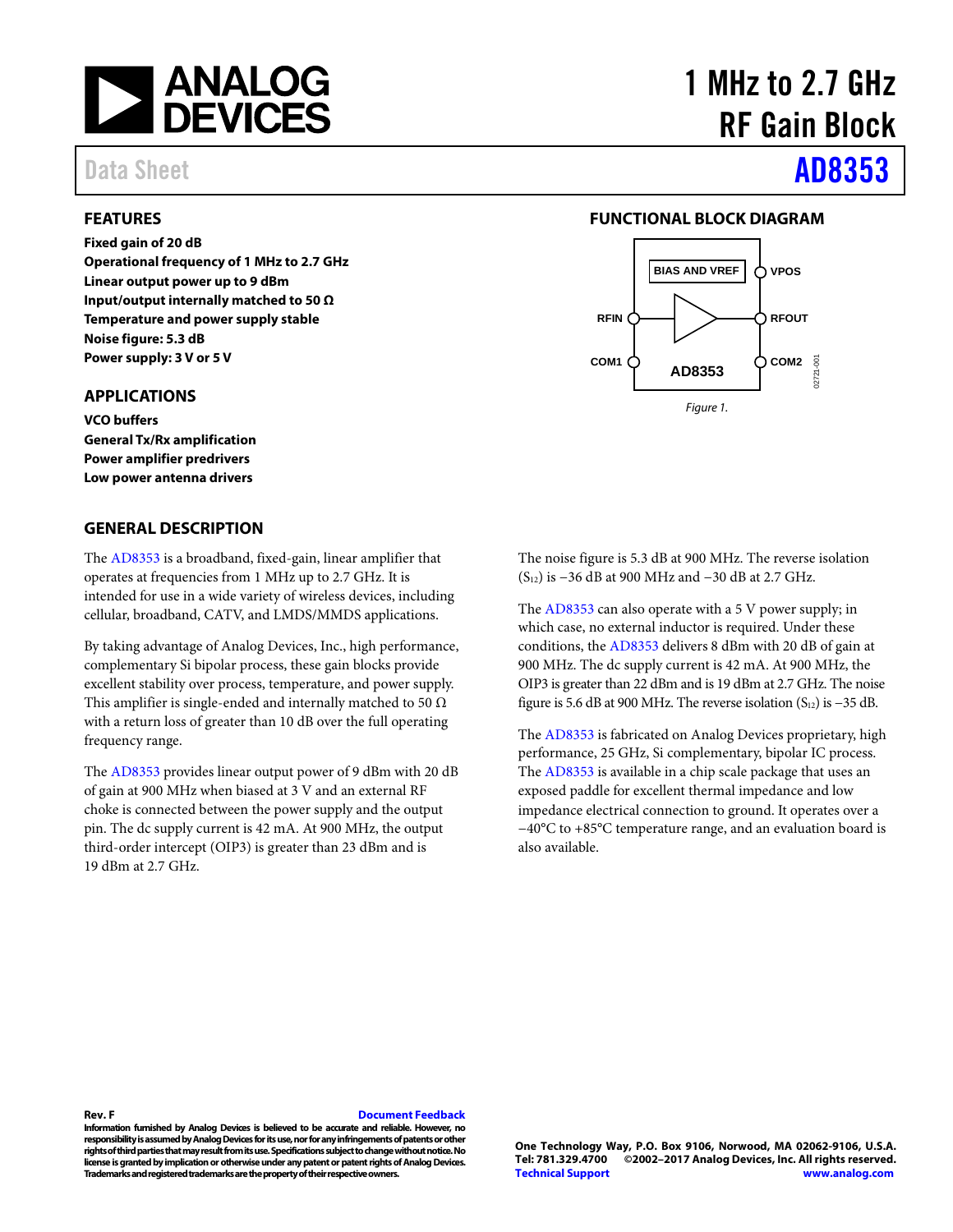## TABLE OF CONTENTS

### <span id="page-1-0"></span>**REVISION HISTORY**

| $2/2017$ —Rev. E to Rev. F |  |
|----------------------------|--|
|                            |  |
|                            |  |
|                            |  |
|                            |  |

#### **12/2013—Rev. D to Rev. E**

|--|--|

### **9/2013—Rev. C to Rev. D**

| Added Figure 35; Renumbered Sequentially  12         |  |
|------------------------------------------------------|--|
| Added Exposed Pad Notation to Outline Dimensions  16 |  |

#### **3/2009—Rev. B to Rev. C**

| Changes to Lead Temperature (Soldering, 60 sec) Parameter, |  |
|------------------------------------------------------------|--|
|                                                            |  |
|                                                            |  |

#### **12/2005—Rev. A to Rev. B**

| Moved Figure 39 to Page 15; Renumbered Sequentially 15 |  |
|--------------------------------------------------------|--|
|                                                        |  |

| Low Frequency Applications Below 100 MHz 14 |
|---------------------------------------------|
|                                             |
|                                             |
|                                             |

#### **8/2005—Rev. 0 to Rev. A**

| Changes to Features, Figure 1, and General Description1   |  |
|-----------------------------------------------------------|--|
|                                                           |  |
|                                                           |  |
|                                                           |  |
| Changes to Figure 3 caption and Figure 6 caption7         |  |
| Changes to Figure 17 caption and Figure 20 caption 9      |  |
|                                                           |  |
| Added Low Frequency Applications Below 100 MHz Section 14 |  |
|                                                           |  |
|                                                           |  |
|                                                           |  |

**2/2002—Revision 0: Initial Version**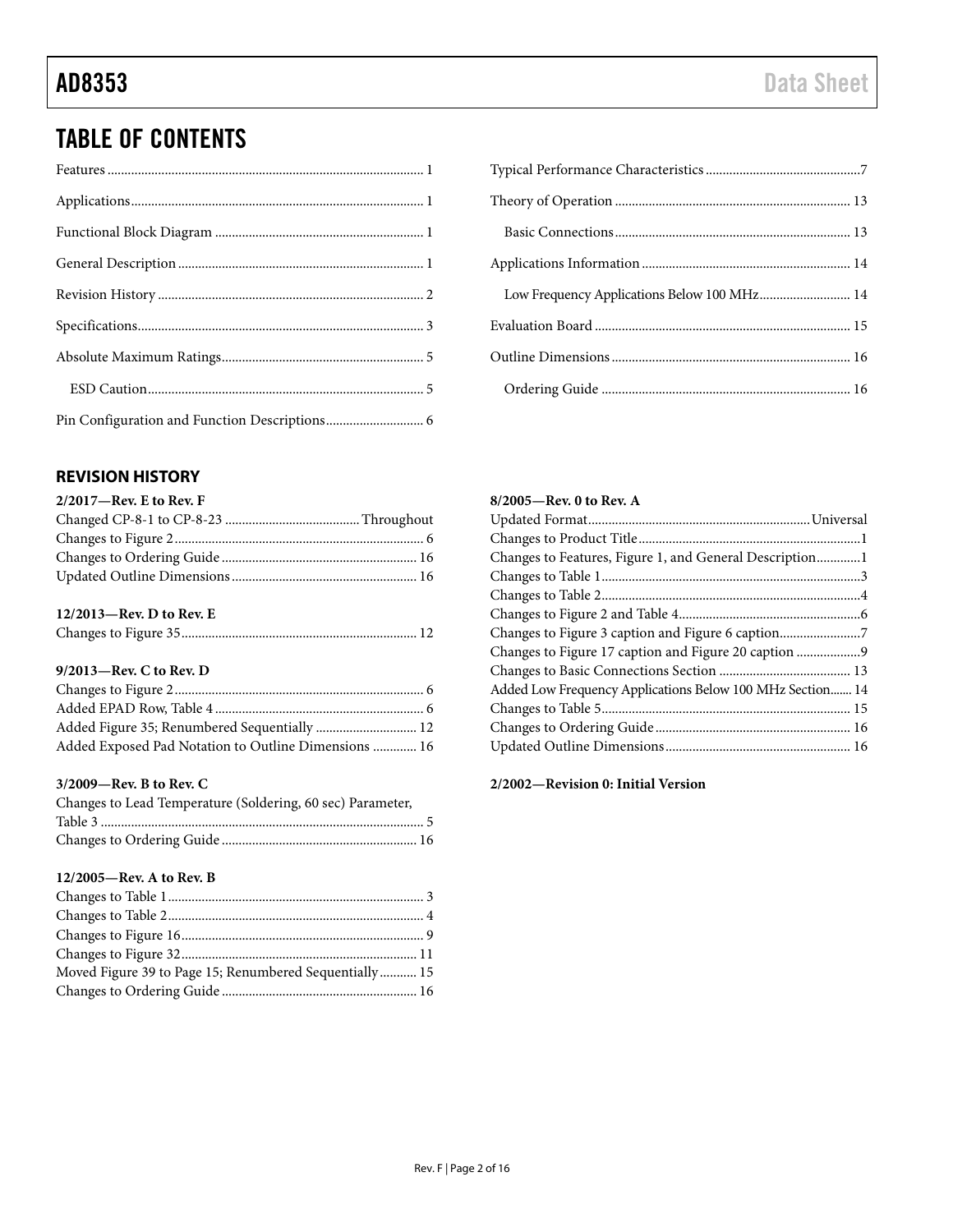## <span id="page-2-0"></span>**SPECIFICATIONS**

V<sub>S</sub> = 3 V, T<sub>A</sub> = 25°C, 100 nH external inductor between RFOUT and VPOS, Z<sub>O</sub> = 50 Ω, unless otherwise noted.

#### **Table 1.**

| <b>Parameter</b>                     | <b>Test Conditions/Comments</b>                                    | Min | <b>Typ</b> | Max  | Unit                   |
|--------------------------------------|--------------------------------------------------------------------|-----|------------|------|------------------------|
| <b>OVERALL FUNCTION</b>              |                                                                    |     |            |      |                        |
| <b>Frequency Range</b>               |                                                                    | 1   |            | 2700 | <b>MHz</b>             |
| Gain                                 | $f = 900$ MHz                                                      |     | 19.8       |      | dB                     |
|                                      | $f = 1.9$ GHz                                                      |     | 17.7       |      | dB                     |
|                                      | $f = 2.7$ GHz                                                      |     | 15.6       |      | dB                     |
| Delta Gain                           | f = 900 MHz, $-40^{\circ}$ C ≤ T <sub>A</sub> ≤ +85°C              |     | $-0.97$    |      | dB                     |
|                                      | $f = 1.9$ GHz, $-40^{\circ}$ C ≤ T <sub>A</sub> ≤ +85 $^{\circ}$ C |     | $-1.15$    |      | dB                     |
|                                      | $f = 2.7$ GHz, $-40^{\circ}$ C ≤ T <sub>A</sub> ≤ +85 $^{\circ}$ C |     | $-1.34$    |      | dB                     |
| <b>Gain Supply Sensitivity</b>       | $VPOS \pm 10\%$ , f = 900 MHz                                      |     | 0.04       |      | dB/V                   |
|                                      | $f = 1.9$ GHz                                                      |     | $-0.004$   |      | dB/V                   |
|                                      | $f = 2.7$ GHz                                                      |     | $-0.04$    |      | dB/V                   |
| Reverse Isolation (S <sub>12</sub> ) | $f = 900$ MHz                                                      |     | $-35.6$    |      | dB                     |
|                                      | $f = 1.9$ GHz                                                      |     | $-34.9$    |      | dB                     |
|                                      | $f = 2.7$ GHz                                                      |     | $-30.3$    |      | dB                     |
| RF INPUT INTERFACE                   | Pin RFIN                                                           |     |            |      |                        |
| Input Return Loss                    | $f = 900$ MHz                                                      |     | 22.3       |      | dB                     |
|                                      | $f = 1.9$ GHz                                                      |     | 20.9       |      | dB                     |
|                                      | $f = 2.7$ GHz                                                      |     | 11.2       |      | dB                     |
| RF OUTPUT INTERFACE                  | Pin RFOUT                                                          |     |            |      |                        |
| <b>Output Compression Point</b>      | $f = 900$ MHz, 1 dB compression                                    |     | 9.1        |      | dBm                    |
|                                      | $f = 1.9$ GHz                                                      |     | 8.4        |      | dBm                    |
|                                      | $f = 2.7$ GHz                                                      |     | 7.6        |      | dBm                    |
| <b>Delta Compression Point</b>       | f = 900 MHz, $-40^{\circ}$ C ≤ T <sub>A</sub> ≤ +85°C              |     | $-1.46$    |      | dB                     |
|                                      | $f = 1.9$ GHz, $-40^{\circ}$ C ≤ T <sub>A</sub> ≤ +85 $^{\circ}$ C |     | $-1.17$    |      | dB                     |
|                                      | f = 2.7 GHz, $-40^{\circ}$ C ≤ T <sub>A</sub> ≤ +85 $^{\circ}$ C   |     | $-1$       |      | dB                     |
| <b>Output Return Loss</b>            | $f = 900$ MHz                                                      |     | 26.3       |      | dB                     |
|                                      | $f = 1.9$ GHz                                                      |     | 16.9       |      | dB                     |
|                                      | $f = 2.7$ GHz                                                      |     | 13.3       |      | dB                     |
| <b>DISTORTION/NOISE</b>              |                                                                    |     |            |      |                        |
| Output Third-Order Intercept         | f = 900 MHz, $\Delta f = 1$ MHz, $P_{IN} = -28$ dBm                |     | 23.6       |      | dBm                    |
|                                      | f = 1.9 GHz, $\Delta f$ = 1 MHz, $P_{IN}$ = -28 dBm                |     | 20.8       |      | dBm                    |
|                                      | $f = 2.7$ GHz, $\Delta f = 1$ MHz, $P_{IN} = -28$ dBm              |     | 19.5       |      | dBm                    |
| Output Second-Order Intercept        | f = 900 MHz, $\Delta f = 1$ MHz, $P_{IN} = -28$ dBm                |     | 31.6       |      | dBm                    |
| Noise Figure                         | $f = 900$ MHz                                                      |     | 5.3        |      | dB                     |
|                                      | $f = 1.9$ GHz                                                      |     | 6          |      | dB                     |
|                                      | $f = 2.7$ GHz                                                      |     | 6.8        |      | dB                     |
| POWER INTERFACE                      | Pin VPOS                                                           |     |            |      |                        |
| <b>Supply Voltage</b>                |                                                                    | 2.7 | 3          | 3.3  | V                      |
| <b>Total Supply Current</b>          |                                                                    | 35  | 41         | 48   | mA                     |
| <b>Supply Voltage Sensitivity</b>    |                                                                    |     | 15.3       |      | mA/V                   |
| <b>Temperature Sensitivity</b>       | $-40^{\circ}$ C $\leq$ T <sub>A</sub> $\leq$ +85 $^{\circ}$ C      |     | 60         |      | $\mu A$ <sup>o</sup> C |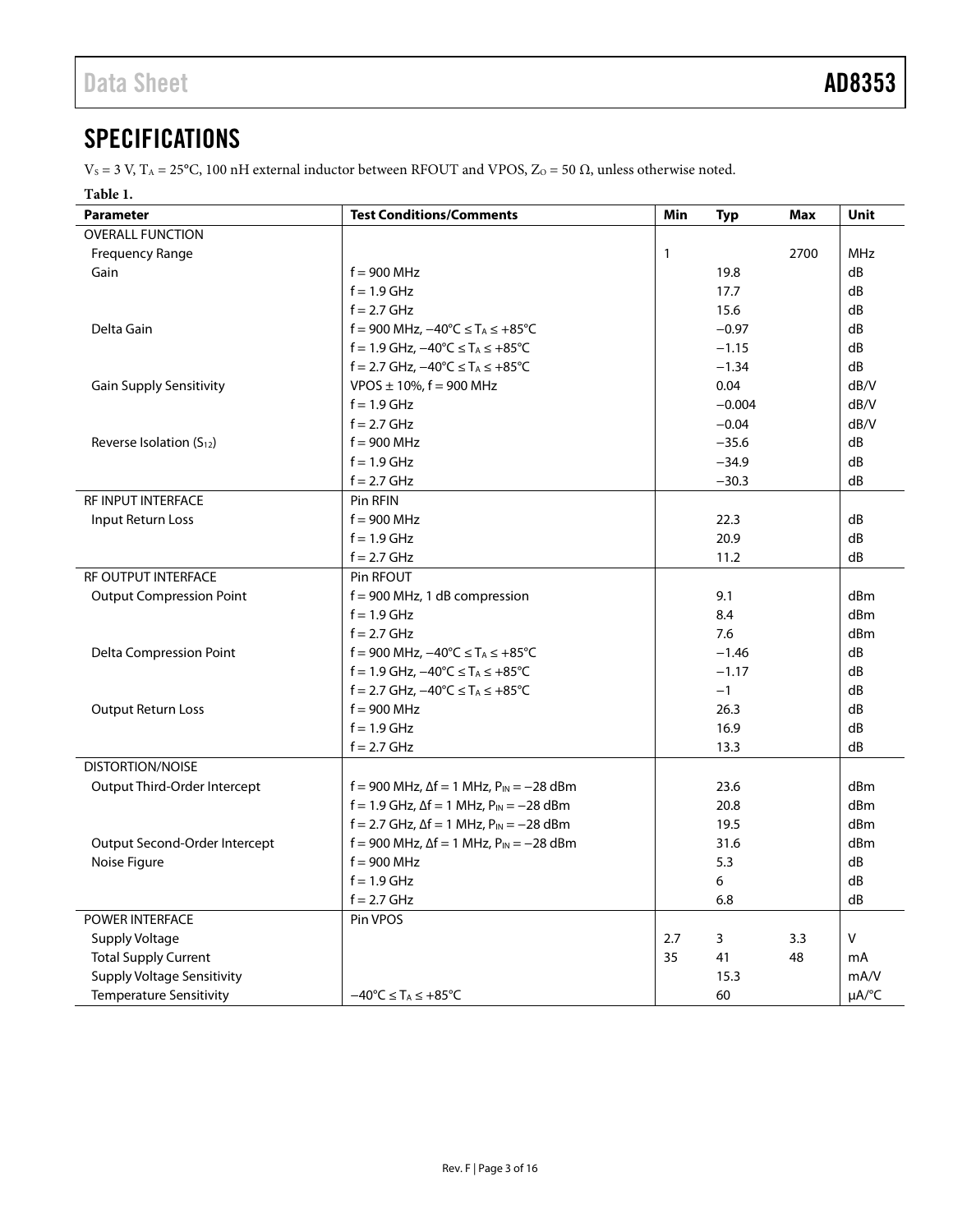$V_s$  = 5 V, T<sub>A</sub> = 25°C, no external inductor between RFOUT and VPOS, Z<sub>O</sub> = 50 Ω, unless otherwise noted.

#### **Table 2.**

| <b>Parameter</b>                     | <b>Test Conditions/Comments</b>                                    | Min | <b>Typ</b> | Max  | Unit            |
|--------------------------------------|--------------------------------------------------------------------|-----|------------|------|-----------------|
| <b>OVERALL FUNCTION</b>              |                                                                    |     |            |      |                 |
| <b>Frequency Range</b>               |                                                                    | 1   |            | 2700 | <b>MHz</b>      |
| Gain                                 | $f = 900$ MHz                                                      |     | 19.5       |      | dB              |
|                                      | $f = 1.9$ GHz                                                      |     | 17.6       |      | dB              |
|                                      | $f = 2.7$ GHz                                                      |     | 15.7       |      | dB              |
| Delta Gain                           | f = 900 MHz, $-40^{\circ}$ C ≤ T <sub>A</sub> ≤ +85 <sup>°</sup> C |     | $-0.96$    |      | dB              |
|                                      | $f = 1.9$ GHz, $-40^{\circ}$ C ≤ T <sub>A</sub> ≤ +85 $^{\circ}$ C |     | $-1.18$    |      | dB              |
|                                      | f = 2.7 GHz, $-40^{\circ}$ C ≤ T <sub>A</sub> ≤ +85 $^{\circ}$ C   |     | $-1.38$    |      | dB              |
| <b>Gain Supply Sensitivity</b>       | $VPOS \pm 10\%$ , f = 900 MHz                                      |     | 0.09       |      | dB/V            |
|                                      | $f = 1.9$ GHz                                                      |     | $-0.01$    |      | dB/V            |
|                                      | $f = 2.7$ GHz                                                      |     | $-0.09$    |      | dB/V            |
| Reverse Isolation (S <sub>12</sub> ) | $f = 900$ MHz                                                      |     | $-35.4$    |      | dB              |
|                                      | $f = 1.9$ GHz                                                      |     | $-34.6$    |      | dB              |
|                                      | $f = 2.7$ GHz                                                      |     | $-30.2$    |      | dB              |
| RF INPUT INTERFACE                   | Pin RFIN                                                           |     |            |      |                 |
| Input Return Loss                    | $f = 900$ MHz                                                      |     | 22.9       |      | dB              |
|                                      | $f = 1.9$ GHz                                                      |     | 21.7       |      | dB              |
|                                      | $f = 2.7$ GHz                                                      |     | 11.5       |      | dB              |
| <b>RF OUTPUT INTERFACE</b>           | Pin RFOUT                                                          |     |            |      |                 |
| <b>Output Compression Point</b>      | $f = 900$ MHz                                                      |     | 8.3        |      | dBm             |
|                                      | $f = 1.9$ GHz                                                      |     | 8.1        |      | dBm             |
|                                      | $f = 2.7$ GHz                                                      |     | 7.5        |      | dBm             |
| <b>Delta Compression Point</b>       | f = 900 MHz, $-40^{\circ}$ C ≤ T <sub>A</sub> ≤ +85 <sup>°</sup> C |     | $-1.05$    |      | dB              |
|                                      | f = 1.9 GHz, $-40^{\circ}$ C ≤ T <sub>A</sub> ≤ +85 $^{\circ}$ C   |     | $-1.49$    |      | dB              |
|                                      | f = 2.7 GHz, $-40^{\circ}$ C ≤ T <sub>A</sub> ≤ +85 $^{\circ}$ C   |     | $-1.33$    |      | dB              |
| <b>Output Return Loss</b>            | $f = 900$ MHz                                                      |     | 27         |      | dB              |
|                                      | $f = 1.9$ GHz                                                      |     | 22         |      | dB              |
|                                      | $f = 2.7$ GHz                                                      |     | 14.3       |      | dB              |
| <b>DISTORTION/NOISE</b>              |                                                                    |     |            |      |                 |
| Output Third-Order Intercept         | f = 900 MHz, $\Delta f = 1$ MHz, $P_{IN} = -28$ dBm                |     | 22.8       |      | dBm             |
|                                      | $f = 1.9$ GHz, $\Delta f = 1$ MHz, $P_{IN} = -28$ dBm              |     | 20.6       |      | d <sub>Bm</sub> |
|                                      | $f = 2.7$ GHz, $\Delta f = 1$ MHz, $P_{IN} = -28$ dBm              |     | 19.5       |      | dBm             |
| Output Second-Order Intercept        | $f = 900$ MHz, $\Delta f = 1$ MHz, $P_{IN} = -28$ dBm              |     | 30.3       |      | dBm             |
| Noise Figure                         | $f = 900$ MHz                                                      |     | 5.6        |      | dB              |
|                                      | $f = 1.9$ GHz                                                      |     | 6.3        |      | dB              |
|                                      | $f = 2.7$ GHz                                                      |     | 7.1        |      | dB              |
| POWER INTERFACE                      | Pin VPOS                                                           |     |            |      |                 |
| Supply Voltage                       |                                                                    | 4.5 | 5          | 5.5  | V               |
| <b>Total Supply Current</b>          |                                                                    | 35  | 42         | 52   | mA              |
| <b>Supply Voltage Sensitivity</b>    |                                                                    |     | 4.3        |      | mA/V            |
| <b>Temperature Sensitivity</b>       | $-40^{\circ}$ C $\leq$ T <sub>A</sub> $\leq$ +85 $^{\circ}$ C      |     | 45.7       |      | µA/°C           |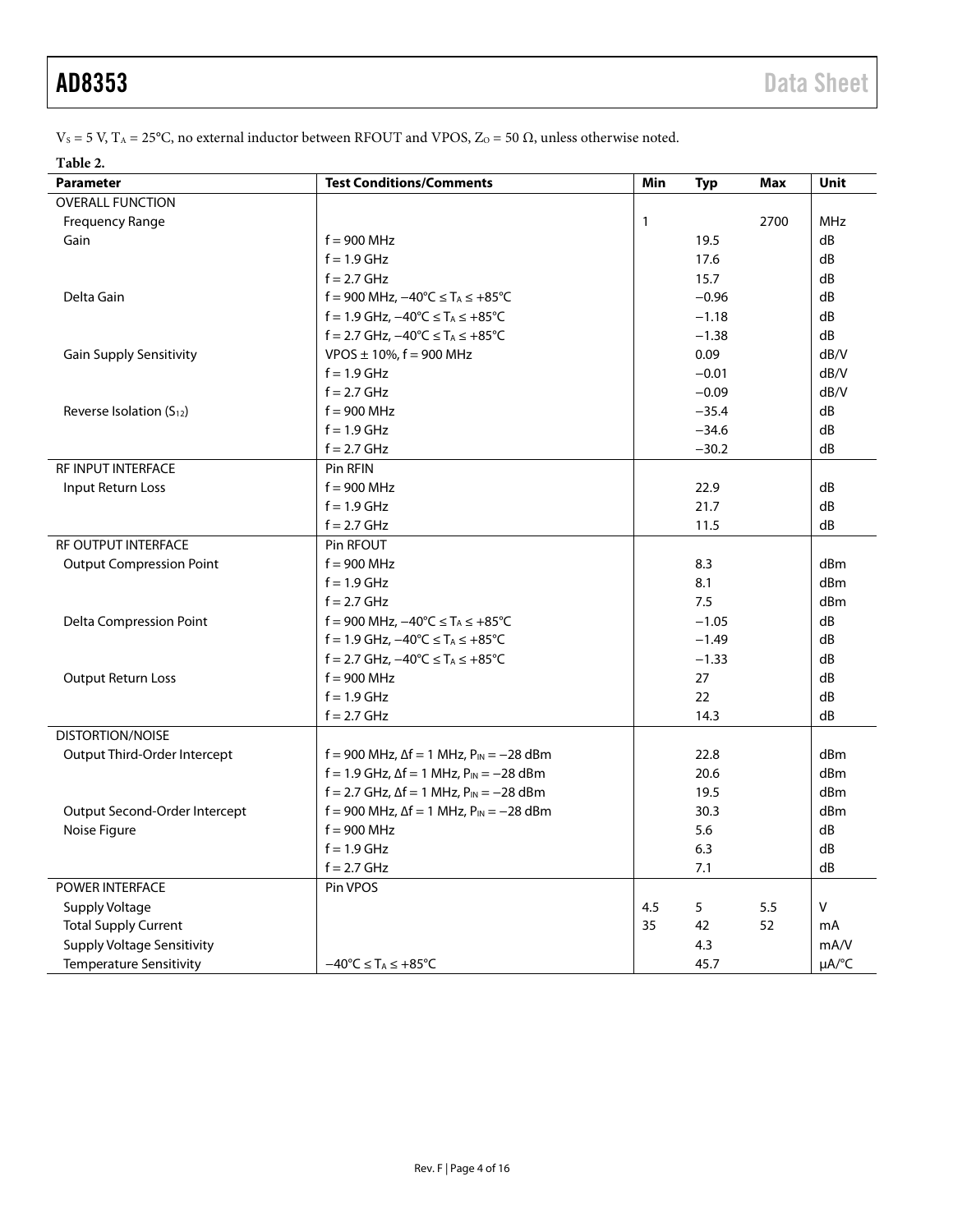## <span id="page-4-0"></span>ABSOLUTE MAXIMUM RATINGS

#### **Table 3.**

| Parameter                            | Rating                              |
|--------------------------------------|-------------------------------------|
| Supply Voltage, VPOS                 | 5.5V                                |
| Input Power (re: 50 $\Omega$ )       | $10$ dBm                            |
| Equivalent Voltage                   | 700 mV rms                          |
| Internal Power Dissipation           |                                     |
| Paddle Not Soldered                  | 325 mW                              |
| Paddle Soldered                      | 812 mW                              |
| $\theta_{JA}$ (Paddle Soldered)      | $80^{\circ}$ C/W                    |
| $\theta_{IA}$ (Paddle Not Soldered)  | 200°C/W                             |
| <b>Maximum Junction Temperature</b>  | $150^{\circ}$ C                     |
| Operating Temperature Range          | $-40^{\circ}$ C to $+85^{\circ}$ C  |
| Storage Temperature Range            | $-65^{\circ}$ C to $+150^{\circ}$ C |
| Lead Temperature (Soldering, 60 sec) | $260^{\circ}$ C                     |

Stresses at or above those listed under Absolute Maximum Ratings may cause permanent damage to the product. This is a stress rating only; functional operation of the product at these or any other conditions above those indicated in the operational section of this specification is not implied. Operation beyond the maximum operating conditions for extended periods may affect product reliability.

### <span id="page-4-1"></span>**ESD CAUTION**



ESD (electrostatic discharge) sensitive device. Charged devices and circuit boards can discharge without detection. Although this product features patented or proprietary protection circuitry, damage may occur on devices subjected to high energy ESD. Therefore, proper ESD precautions should be taken to avoid performance degradation or loss of functionality.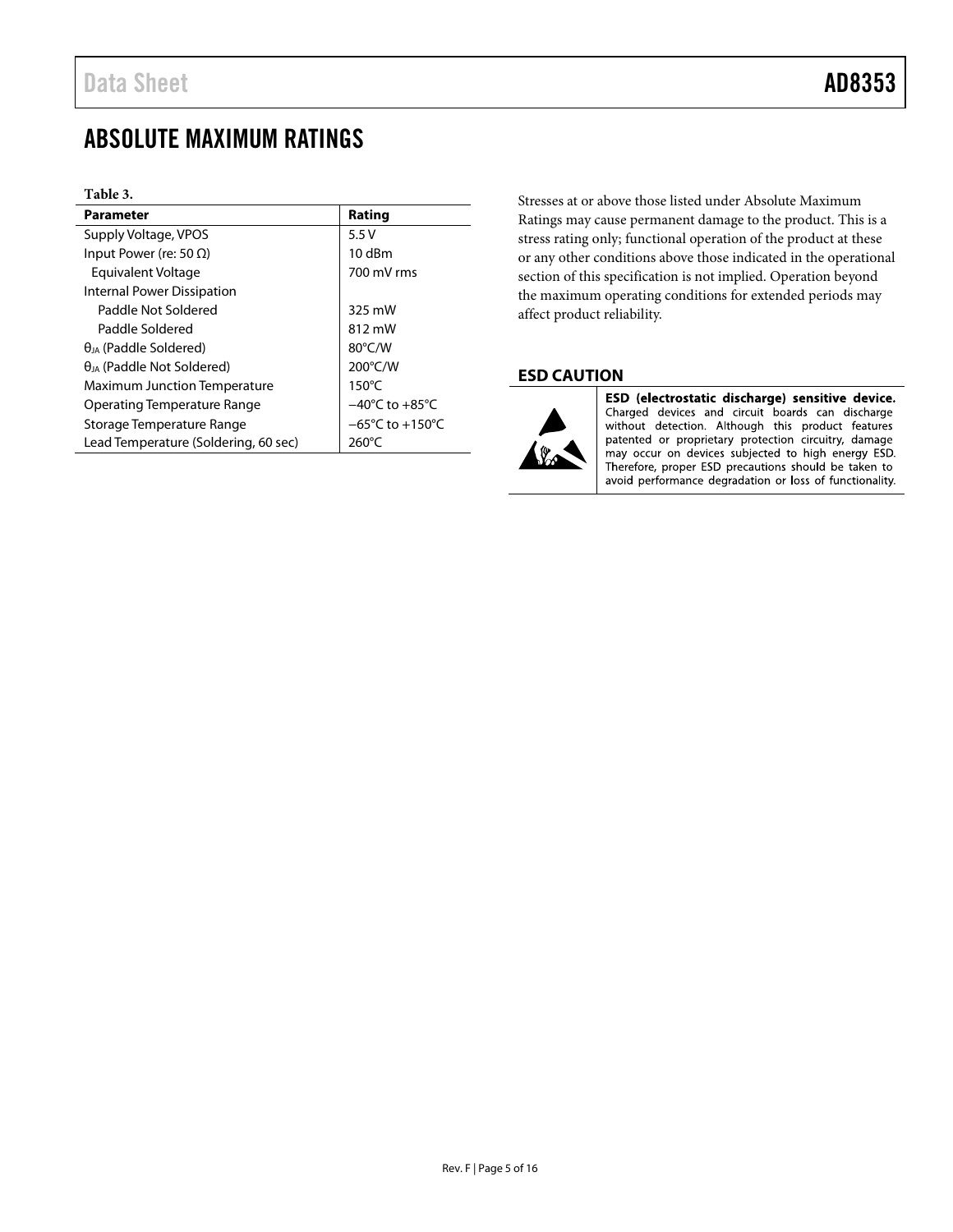## <span id="page-5-0"></span>PIN CONFIGURATION AND FUNCTION DESCRIPTIONS



#### **Table 4. Pin Function Descriptions**

| Pin No. | Mnemonic     | <b>Description</b>                                                            |
|---------|--------------|-------------------------------------------------------------------------------|
| 1, 8    | COM1         | Device Common. Connect to low impedance ground.                               |
|         | NC           | No Connection.                                                                |
|         | <b>RFIN</b>  | RF Input Connection. Must be ac-coupled.                                      |
| 4, 5    | COM2         | Device Common. Connect to low impedance ground.                               |
| 6       | <b>VPOS</b>  | Positive Supply Voltage.                                                      |
|         | <b>RFOUT</b> | RF Output Connection. Must be ac-coupled.                                     |
|         | EPAD         | Exposed Pad. The exposed pad must be connected to a low impedance ground pad. |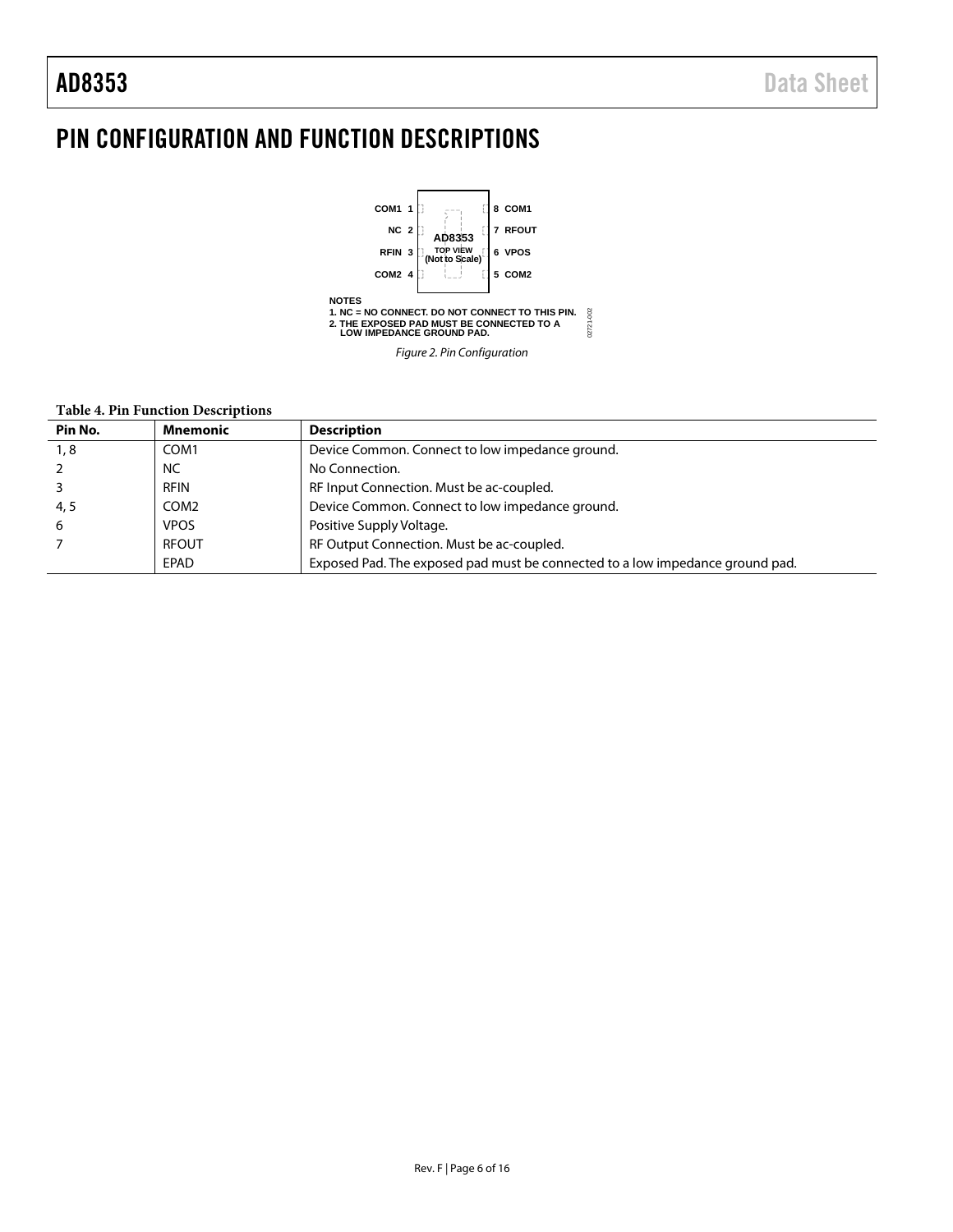## <span id="page-6-0"></span>TYPICAL PERFORMANCE CHARACTERISTICS



*Figure 3. S*<sub>11</sub> *vs. Frequency, V<sub>S</sub> = 3 V, T<sub>A</sub> = 25°C, dc ≤ f ≤ 3 GHz* 



*Figure 4. Gain vs. Frequency, V<sub>S</sub>* = 2.7 V, 3 V, and 3.3 V, T<sub>A</sub> = 25 °C



*Figure 5. Reverse Isolation vs. Frequency, V<sub>S</sub> = 2.7 V, 3 V, and 3.3 V, T<sub>A</sub> = 25°C* 



*Figure 6. S*<sub>22</sub> *vs. Frequency, V<sub>S</sub> = 3 V, T<sub>A</sub> = 25°C, dc ≤ f ≤ 3 GHz* 



*Figure 7. Gain vs. Frequency, VS = 3 V, TA = −40°C, +25°C, and +85°C*



*Figure 8. Reverse Isolation vs. Frequency, VS = 3 V, TA = −40°C, +25°C, and +85°C*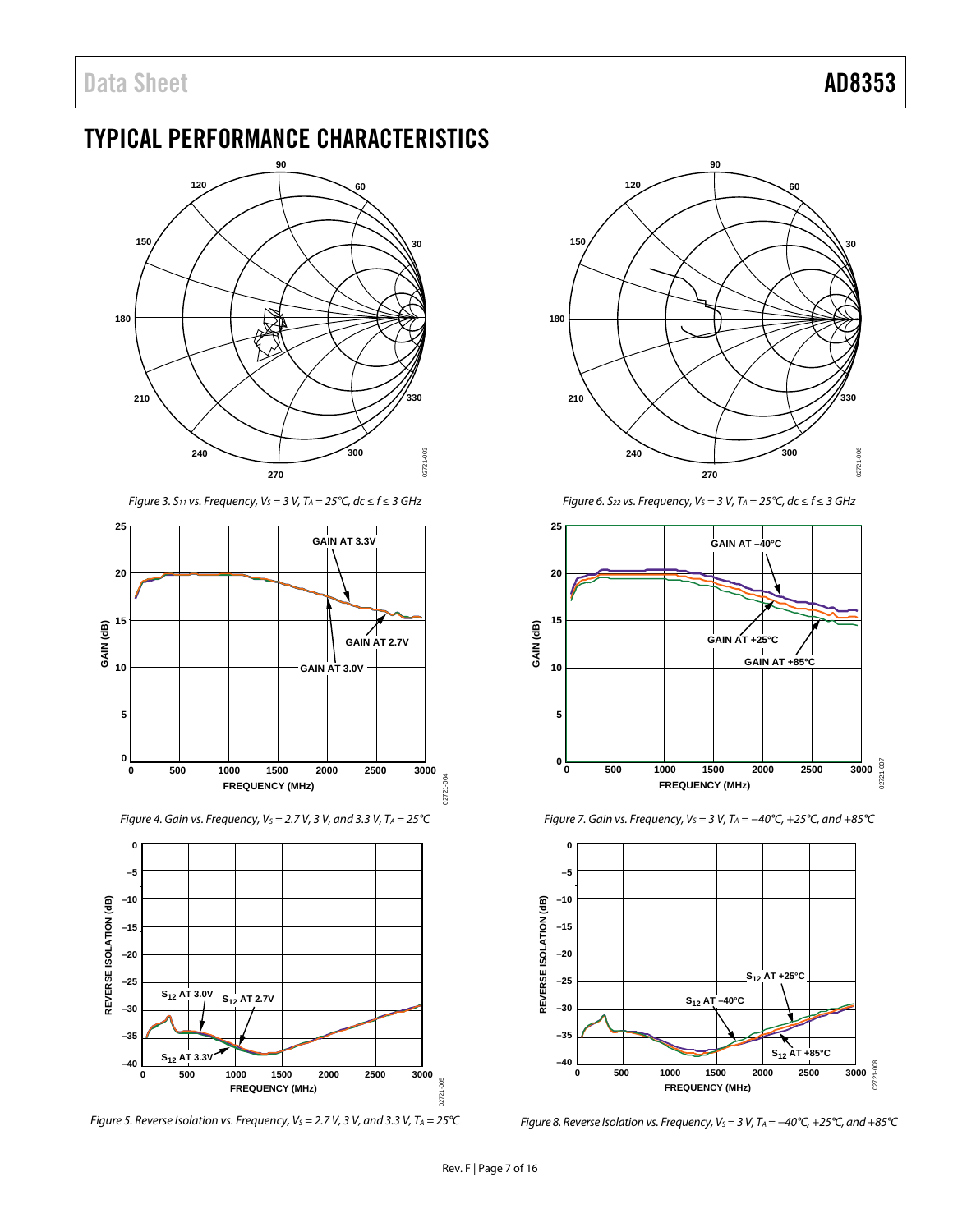

*Figure 9. P1dB vs. Frequency, VS = 2.7 V, 3 V, and 3.3 V, TA = 25°C*



*Figure 10. Distribution of P1dB, VS = 3 V, TA = 25°C, f = 2.2 GHz*



*Figure 11. OIP3 vs. Frequency, VS = 2.7 V, 3 V, and 3.3 V, TA = 25°C*



*Figure 12. P<sub>1dB</sub> vs. Frequency, V<sub>S</sub> = 3 V, T<sub>A</sub> = −40°C, +25°C, and +85°C* 







*Figure 14. OIP3 vs. Frequency, VS = 3 V, TA = −40°C, +25°C, and +85°C*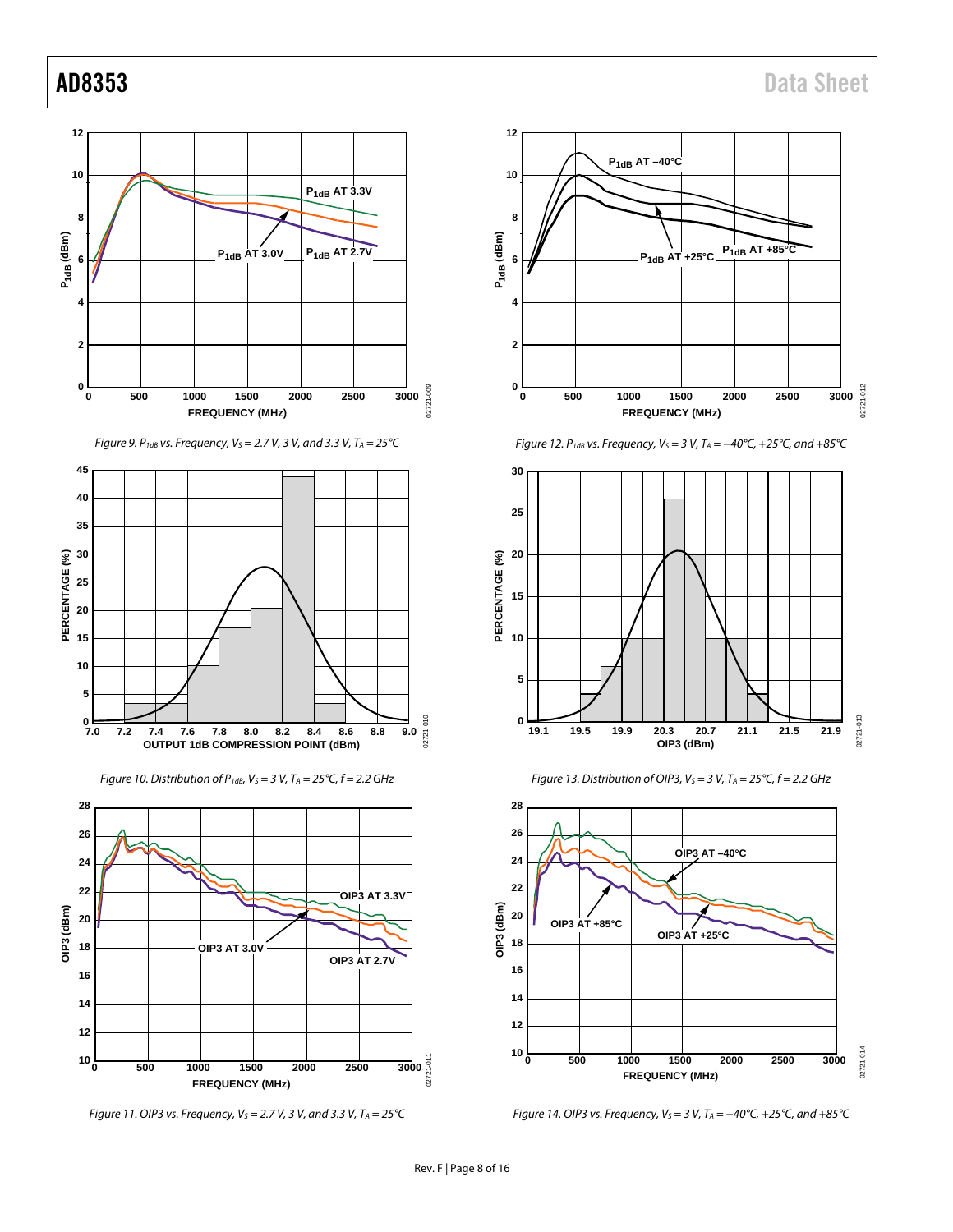## Data Sheet **AD8353**



*Figure 15. Noise Figure vs. Frequency, VS = 2.7 V, 3 V, and 3.3 V, TA = 25°C*



*Figure 16. Distribution of Noise Figure, V<sub>S</sub> = 3 V, T<sub>A</sub> = 25°C, f = 2.2 GHz* 



*Figure 17.* S<sub>11</sub> *vs. Frequency, V<sub>S</sub>* = 5 V, T<sub>A</sub> = 25°C, dc ≤ f ≤ 3 GHz



*Figure 18. Noise Figure vs. Frequency, VS = 3 V, TA = −40°C, +25°C, and +85°C*







*Figure 20. S*<sub>22</sub> *vs. Frequency, V<sub>S</sub> = 5 V, T<sub>A</sub> = 25°C, dc ≤ f ≤ 3 GHz*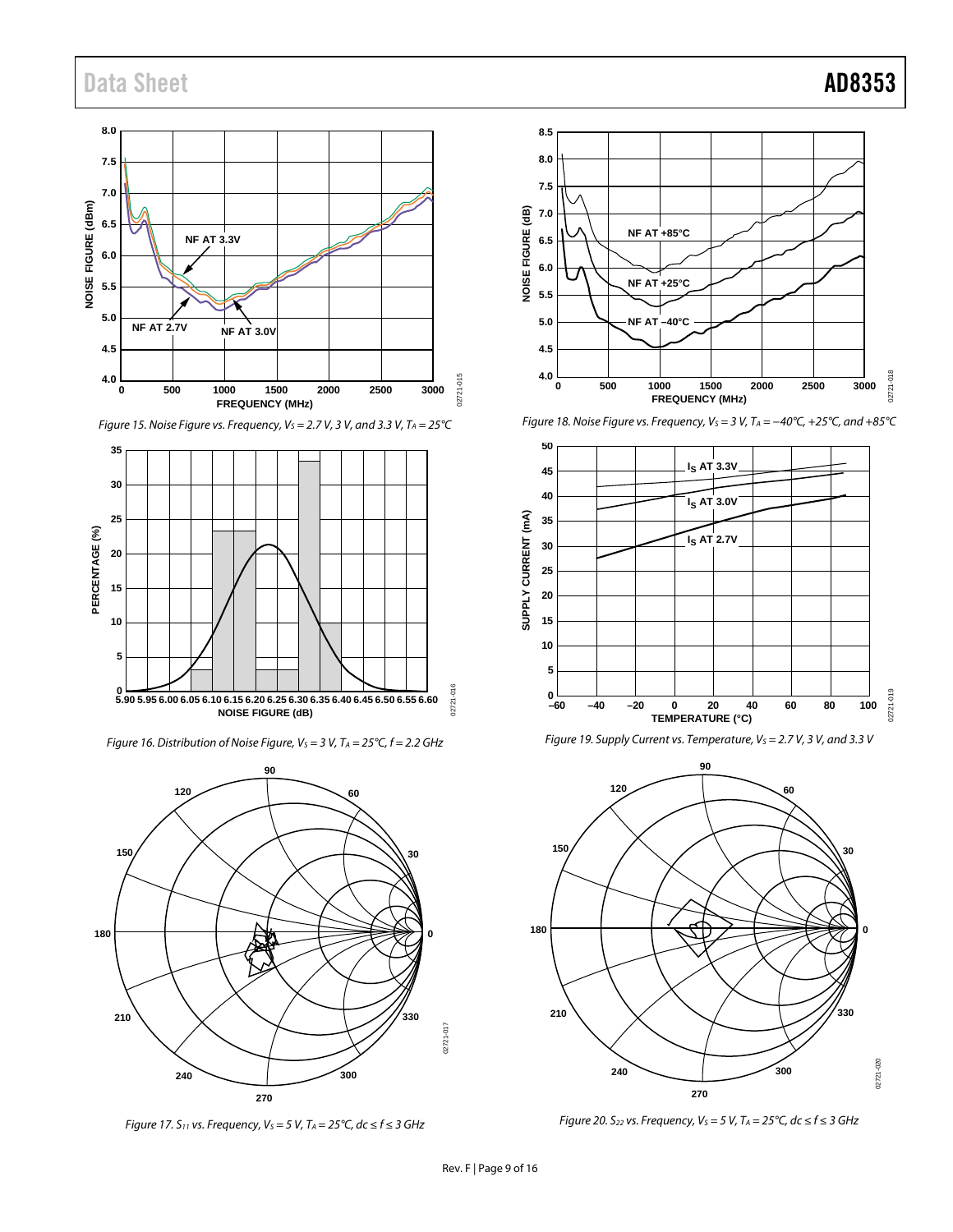

*Figure 21. Gain vs. Frequency, VS = 4.5 V, 5 V, and 5.5 V, TA = 25°C*



*Figure 22. Reverse Isolation vs. Frequency, V<sub>S</sub> = 4.5 V, 5 V, and 5.5 V, T<sub>A</sub> = 25°C* 



*Figure 23. P<sub>1dB</sub> vs. Frequency, V<sub>S</sub> = 4.5 V, 5 V, and 5.5 V, T<sub>A</sub> = 25<sup>°</sup>C* 



*Figure 24. Gain vs. Frequency, VS = 5 V, TA = −40°C, +25°C, and +85°C*



*Figure 25. Reverse Isolation vs. Frequency, Vs* = 5 V, T<sub>A</sub> = −40°C, +25°C, and +85°C



*Figure 26. P1dB vs. Frequency, VS = 5 V, TA = –40°C, +25°C, and +85°C*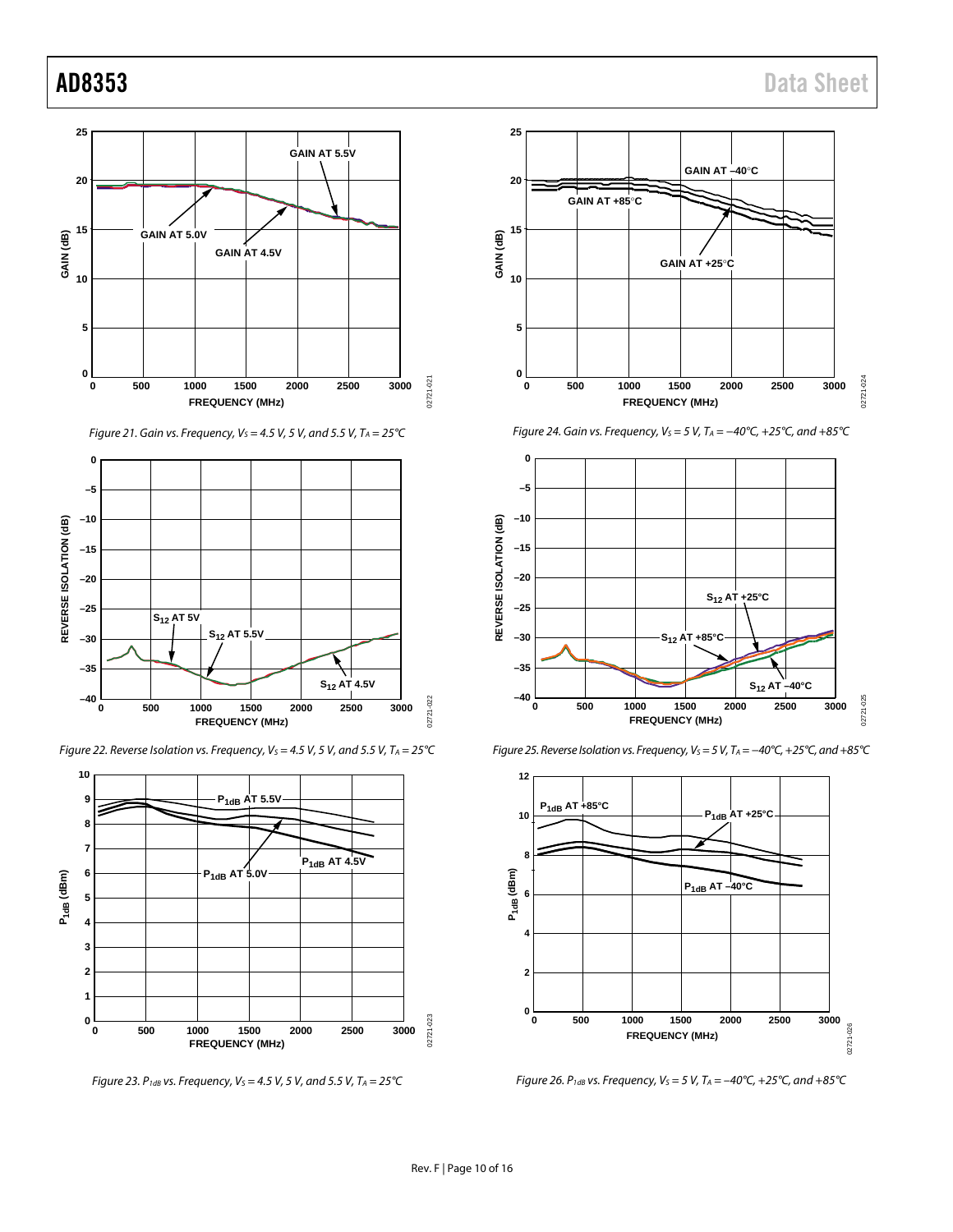## Data Sheet **AD8353**

**35 10 45 25** ــا 0<br>7.0 **40 20 15 30 5 OUTPUT 1dB COMPRESSION POINT (dBm) 7.0 7.2 7.4 7.6 7.8 8.0 8.2 8.4 8.6 8.8 PERCENTAGE (%)**

*Figure 27. Distribution of P1dB, VS = 3 V, TA = 25°C, f = 2.2 GHz*



*Figure 28. OIP3 vs. Frequency, VS = 4.5 V, 5 V, and 5.5 V, TA = 27°C*







*Figure 30. Distribution of OIP3, V<sub>S</sub> = 5 V, T<sub>A</sub> = 25°C, f = 2.2 GHz* 



*Figure 31. OIP3 vs. Frequency, V<sub>S</sub> = 5 V, T<sub>A</sub> = -40°C, +25°C, and +85°C* 



*Figure 32. Noise Figure vs. Frequency, VS = 5 V, TA = –40°C, +25°C, and +85°C*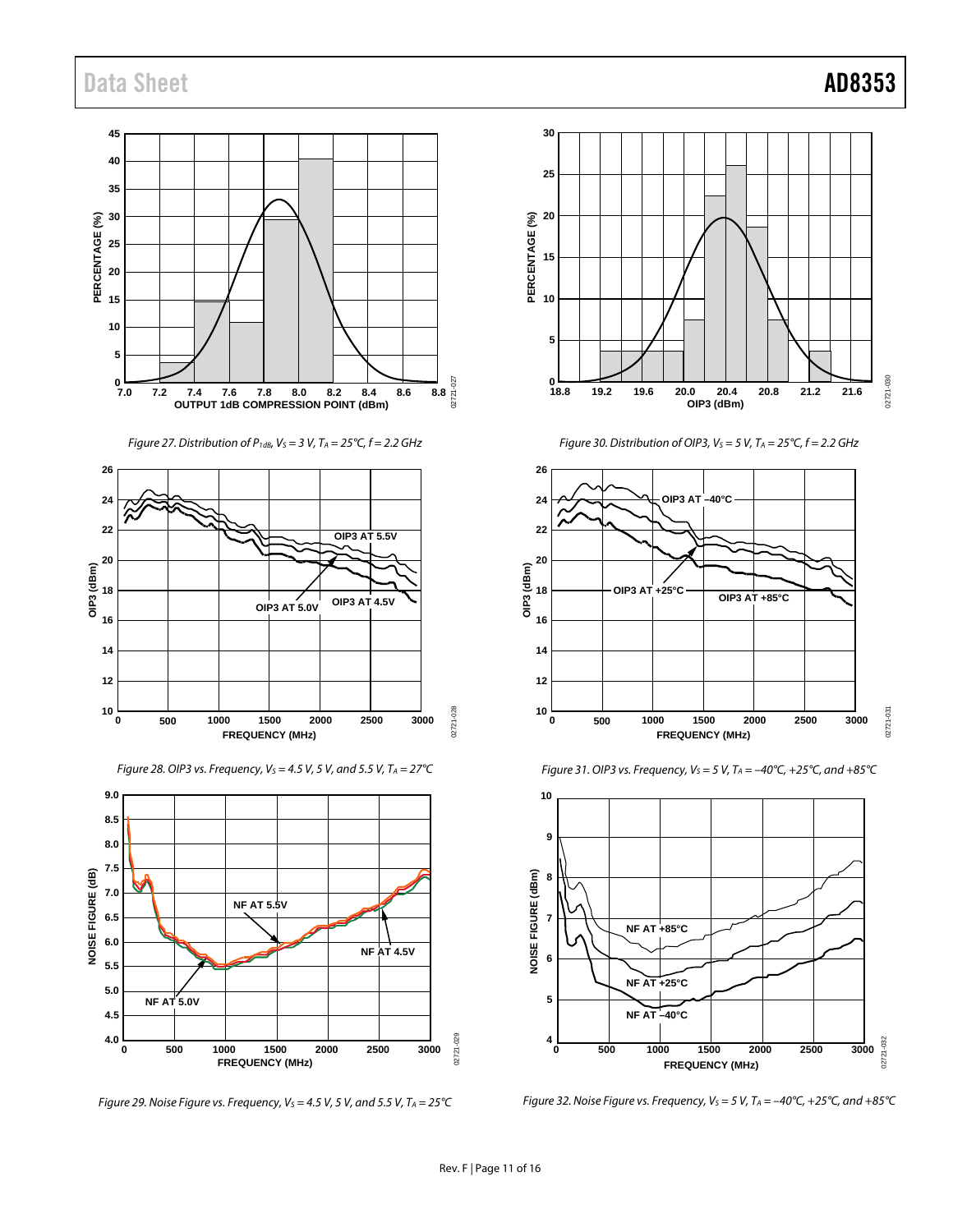

*Figure 33. Distribution of Noise Figure, Vs* = 5 V, T<sub>A</sub> = 25°C, f = 2.2 GHz



*Figure 34. Supply Current vs. Temperature, V<sub>S</sub> = 4.5 V, 5 V, and 5.5 V* 





*Figure 36. Output Power and Gain vs. Input Power, V<sub>S</sub> = 3 V, T<sub>A</sub> = 25°C, f = 900 MHz* 



*Figure 37. Output Power and Gain vs. Input Power, Vs = 5 V, T<sub>A</sub> = 25°C, f = 900 MHz*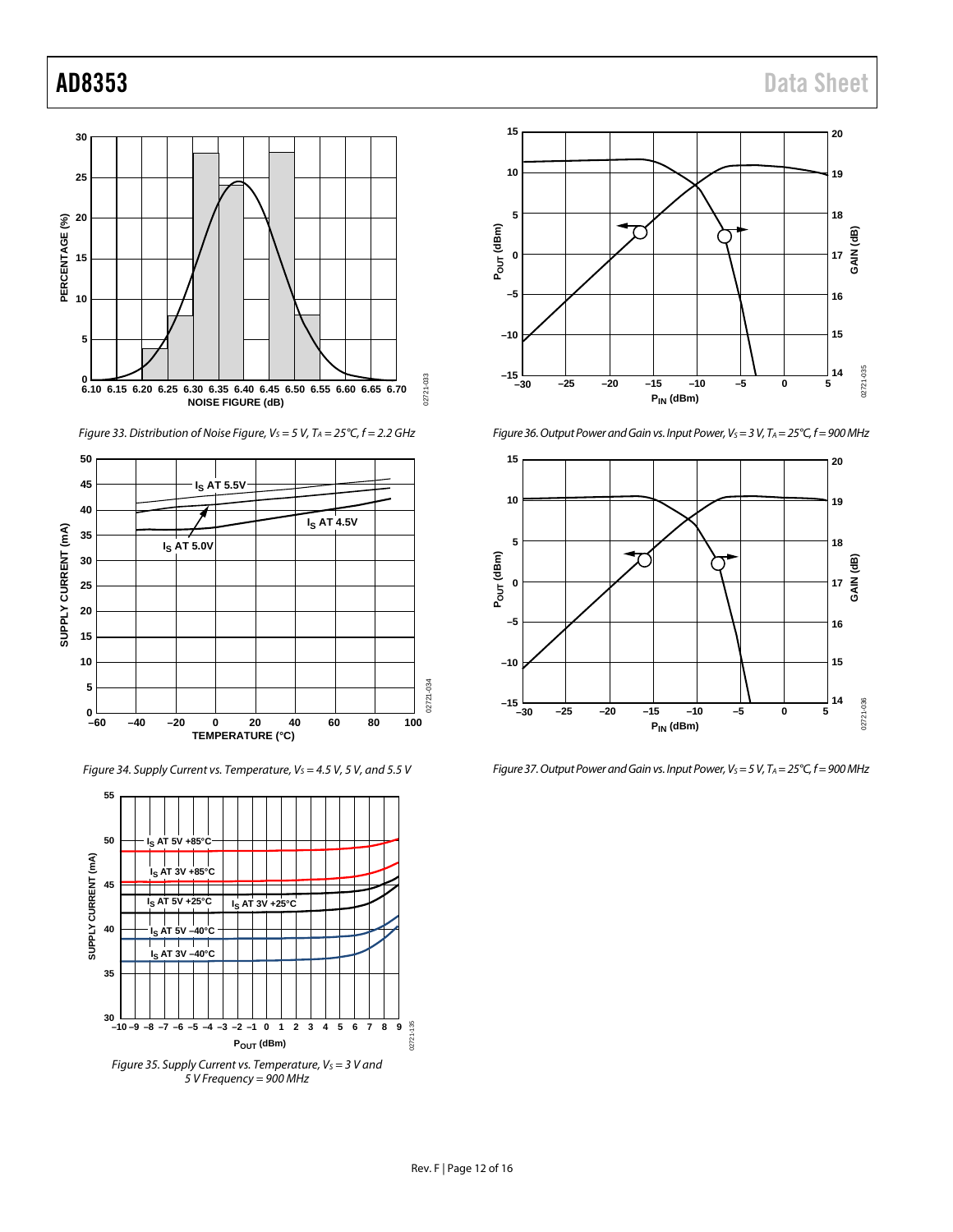## <span id="page-12-0"></span>THEORY OF OPERATION

The [AD8353](http://www.analog.com/AD8353?doc=AD8353.pdf) is a 2-stage, feedback amplifier employing both shunt-series and shunt-shunt feedback. The first stage is degenerated and resistively loaded and provides approximately 10 dB of gain. The second stage is a PNP-NPN Darlington output stage, which provides another 10 dB of gain. Seriesshunt feedback from the emitter of the output transistor sets the input impedance to 50  $\Omega$  over a broad frequency range. Shuntshunt feedback from the amplifier output to the input of the Darlington stage helps to set the output impedance to 50  $\Omega$ . The amplifier can be operated from a 3 V supply by adding a choke inductor from the amplifier output to VPOS. Without this choke inductor, operation from a 5 V supply is also possible.

### <span id="page-12-1"></span>**BASIC CONNECTIONS**

The [AD8353](http://www.analog.com/AD8353?doc=AD8353.pdf) RF gain block is a fixed gain amplifier with single-ended input and output ports whose impedances are nominally equal to 50  $Ω$  over the frequency range 1 MHz to 2.7 GHz. Consequently, it can be directly inserted into a 50  $\Omega$ system with no impedance matching circuitry required. The input and output impedances are sufficiently stable vs. variations in temperature and supply voltage that no impedance matching compensation is required. A complete set of scattering parameters is available at [http://www.analog.com.](http://www.analog.com/)

The input pin (RFIN) is connected directly to the base of the first amplifier stage, which is internally biased to approximately 1 V; therefore, a dc blocking capacitor should be connected between the source that drives the [AD8353](http://www.analog.com/AD8353?doc=AD8353.pdf) and the input pin, RFIN.

It is critical to supply very low inductance ground connections to the ground pins (Pin 1, Pin 4, Pin 5, and Pin 8) as well as to the backside exposed paddle. This ensures stable operation.

The [AD8353](http://www.analog.com/AD8353?doc=AD8353.pdf) is designed to operate over a wide supply voltage range, from 2.7 V to 5.5 V. The output of the part, RFOUT, is taken directly from the collector of the output amplifier stage. This node is internally biased to approximately 2.2 V when the supply voltage is 5 V. Consequently, a dc blocking capacitor should be connected between the output pin, RFOUT, and the load that it drives. The value of this capacitor is not critical, but it should be 100 pF or larger.

When the supply voltage is 3 V, it is recommended that an external RF choke be connected between the supply voltage and the output pin, RFOUT. This increases the dc voltage applied to the collector of the output amplifier stage, which improves performance of the [AD8353](http://www.analog.com/AD8353?doc=AD8353.pdf) to be very similar to the performance produced when 5 V is used for the supply voltage. The inductance of the RF choke should be approximately 100 nH, and care should be taken to ensure that the lowest series self-resonant frequency of this choke is well above the maximum frequency of operation for th[e AD8353.](http://www.analog.com/AD8353?doc=AD8353.pdf) For lower frequency operation, use a higher value inductor.

Bypass the supply voltage input, VPOS, using a large value capacitance (approximately 0.47 µF or larger) and a smaller, high frequency bypass capacitor (approximately 100 pF) physically located close to the VPOS pin.

The recommended connections and components are shown in [Figure 41.](#page-14-1)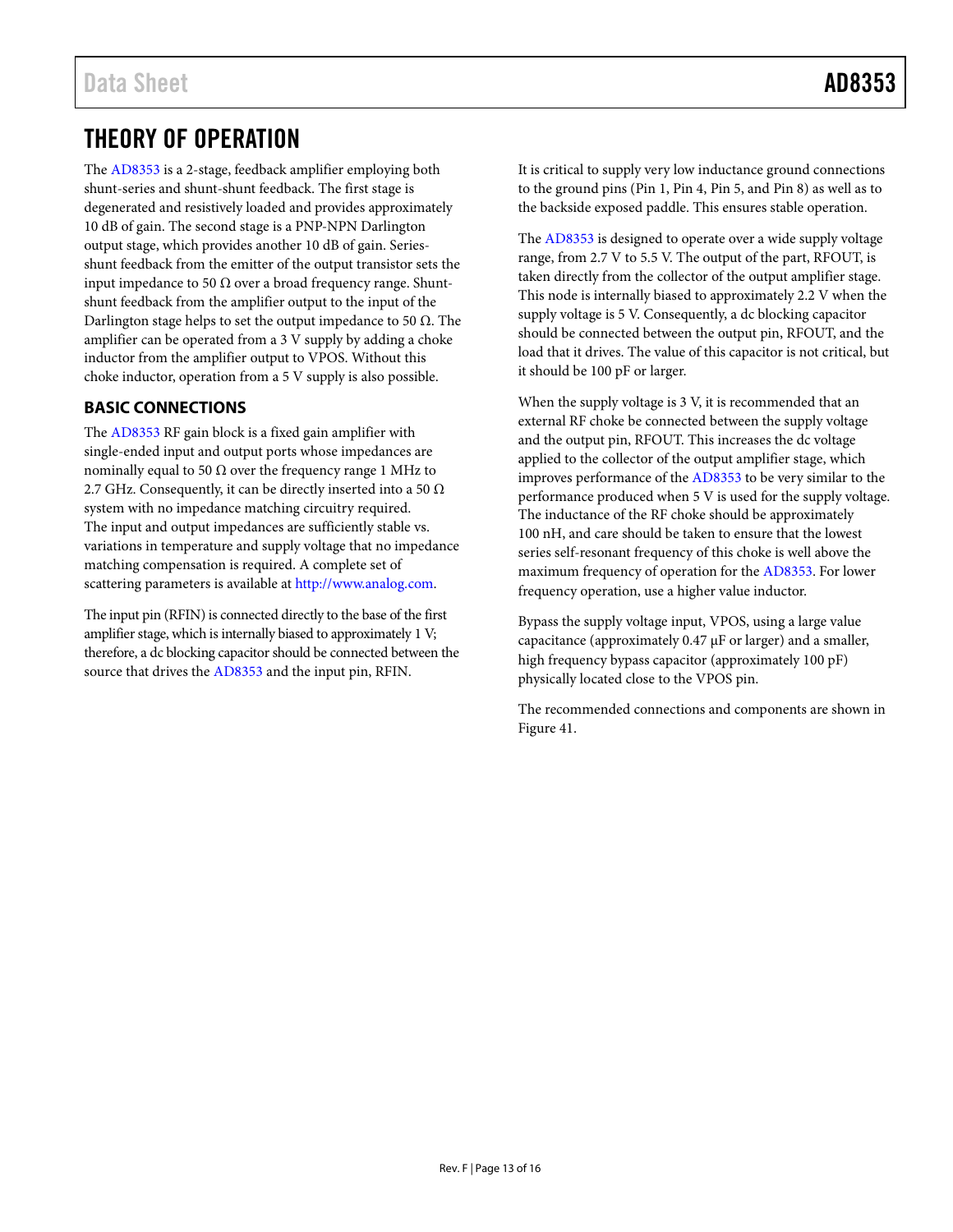## <span id="page-13-0"></span>APPLICATIONS INFORMATION

The [AD8353](http://www.analog.com/AD8353?doc=AD8353.pdf) RF gain block can be used as a general-purpose, fixed gain amplifier in a wide variety of applications, such as a driver for a transmitter power amplifier (see [Figure 38\)](#page-13-2). Its excellent reverse isolation also makes this amplifier suitable for use as a local oscillator buffer amplifier that would drive the local oscillator port of an upconverter or downconverter mixer (see [Figure 39\)](#page-13-3).

<span id="page-13-2"></span>

<span id="page-13-3"></span>*Figure 39[. AD8353](http://www.analog.com/AD8353?doc=AD8353.pdf) as a LO Driver Amplifier*

### <span id="page-13-1"></span>**LOW FREQUENCY APPLICATIONS BELOW 100 MHz**

The [AD8353](http://www.analog.com/AD8353?doc=AD8353.pdf) RF gain block can be used below 100 MHz. To accomplish this, the series dc blocking capacitors, C1 and C2, need to be changed to a higher value that is appropriate for the desired frequency. C1 and C2 were changed to 0.1 µF to accomplish the sweep i[n Figure 40.](#page-13-4)



<span id="page-13-4"></span>*300 kHz to 100 MHz at 5 V VPOS, −12 dBm Input Power*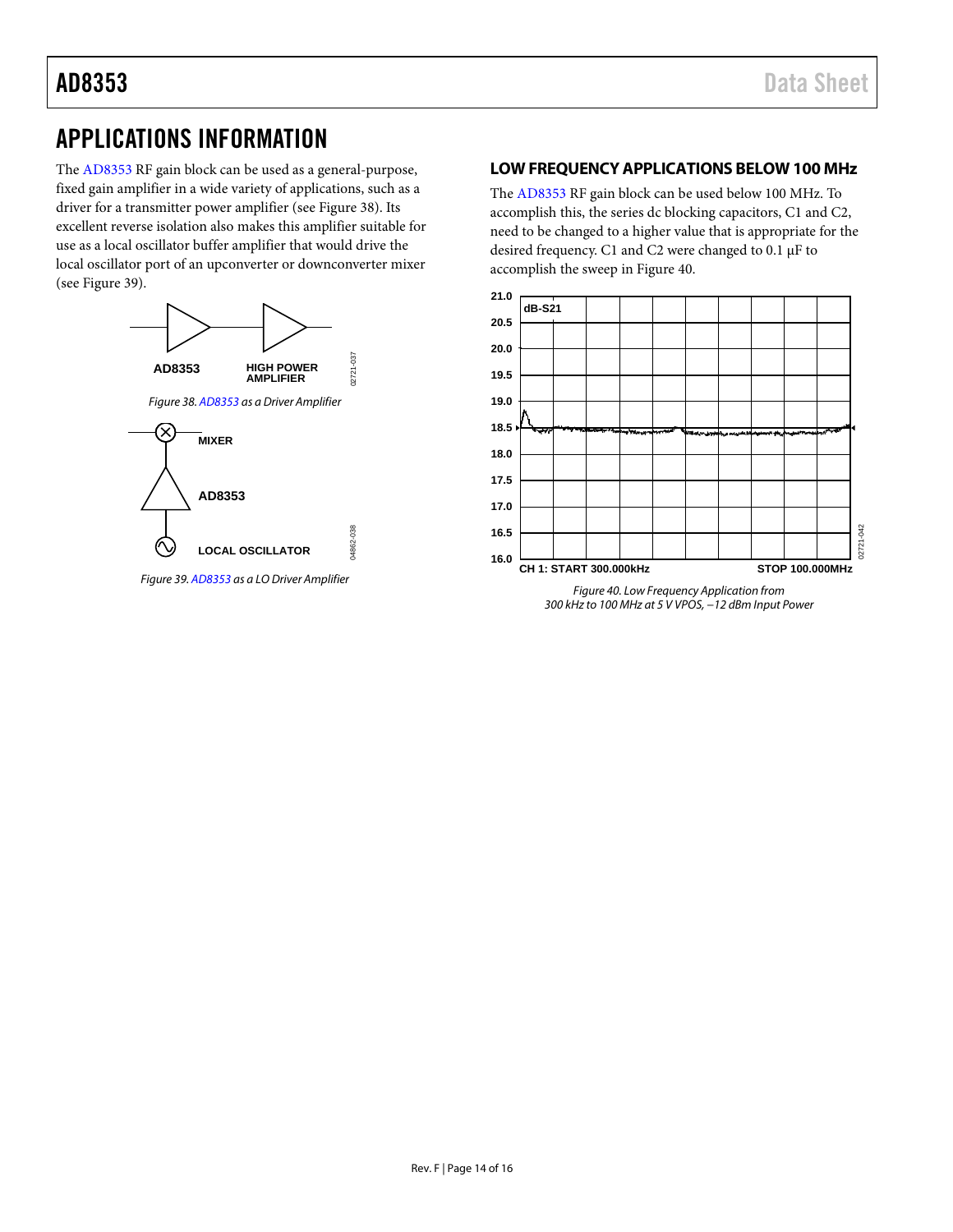## <span id="page-14-0"></span>EVALUATION BOARD

[Figure 41](#page-14-1) shows the schematic of the [AD8353](http://www.analog.com/AD8353?doc=AD8353.pdf) evaluation board. Note that L1 is shown as an optional component that is used to obtain maximum gain only when  $V_P = 3$  V. The board is powered by a single supply in the 2.7 V to 5.5 V range. The power supply is decoupled by a 0.47 µF and a 100 pF capacitor.



*Figure 41. Evaluation Board Schematic*

#### <span id="page-14-1"></span>**Table 5. Evaluation Board Configuration Options**

| <b>Component</b> | <b>Function</b>                                                                                                                        | <b>Default</b><br>Value |
|------------------|----------------------------------------------------------------------------------------------------------------------------------------|-------------------------|
| C1, C2           | AC coupling capacitors.                                                                                                                | 1000 pF,<br>0603        |
| C3               | High frequency bypass capacitor.                                                                                                       | 100 pF<br>0603          |
| C <sub>4</sub>   | Low frequency bypass capacitor.                                                                                                        | $0.47 \mu F$ ,<br>0603  |
| l 1              | Optional RF choke, used to increase<br>current through output stage when<br>$V_P$ = 3 V. Not recommended for use<br>when $V_P = 5 V$ . | 100 nH,<br>0603         |





*Figure 43. Component Side*